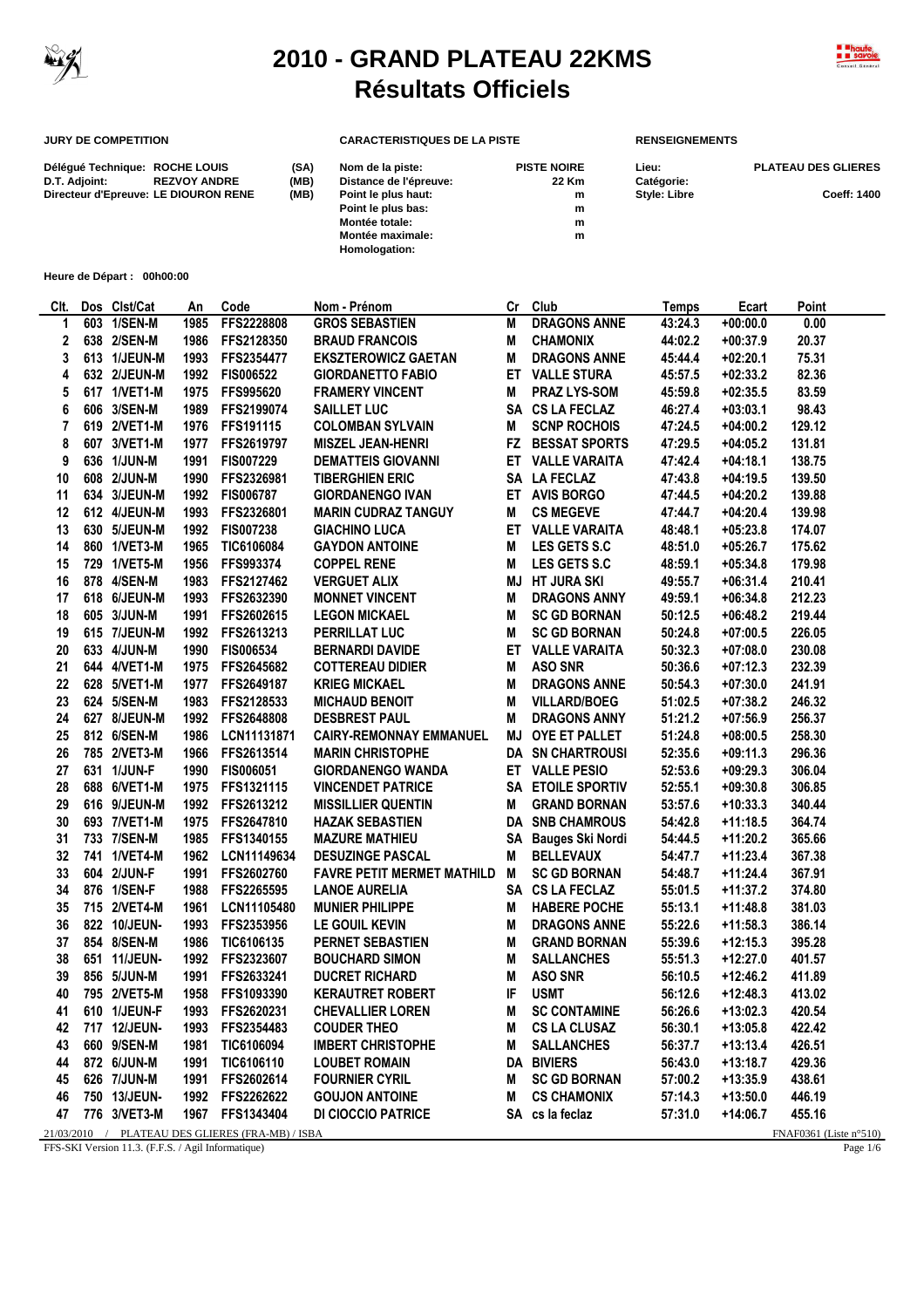



| CIt. | Dos Clst/Cat                                       | An   | Code                                             | Nom - Prénom                |           | Cr Club               | Temps     | Ecart      | Point                                          |
|------|----------------------------------------------------|------|--------------------------------------------------|-----------------------------|-----------|-----------------------|-----------|------------|------------------------------------------------|
| 48   | 798 3/VET4-M                                       | 1962 | FFS2611252                                       | <b>PENVEN BRUNO</b>         |           | SA BAUGES S.N         | 57:45.7   | $+14:21.4$ | 463.06                                         |
| 49   | 877 10/SEN-M                                       | 1988 | <b>TIC6106105</b>                                | <b>LEDUC JONAS</b>          |           | SA SC LA FECLAZ       | 57:57.8   | $+14:33.5$ | 469.57                                         |
| 50   | 601 3/JUN-F                                        | 1991 | FFS2262238                                       | <b>SOCQUET CLERC MARINA</b> | M         | <b>CS MEGEVE</b>      | 58:44.3   | $+15:20.0$ | 494.57                                         |
| 51   | 772 11/SEN-M                                       | 1989 | FFS2622168                                       | <b>DUCRET DAVID</b>         | Μ         | <b>ASO SNR</b>        | 58:47.2   | +15:22.9   | 496.13                                         |
| 52   | 602 4/JUN-F                                        | 1991 | FFS2601791                                       | <b>VARCIN CAMILLE</b>       |           | SA LA FECLAZ          | 58:55.7   | $+15:31.4$ | 500.70                                         |
| 53   | 736 4/VET4-M                                       | 1962 | FFS2632034                                       | <b>MAHIEU FRANCOIS</b>      | M         | <b>SALLANCHES</b>     | 59:00.4   | $+15:36.1$ | 503.22                                         |
| 54   | 805 1/VET6-M                                       | 1953 | <b>FFS890005</b>                                 | <b>DAUTRICHE ALAIN</b>      |           | LY CSM RILLEUX        | 59:04.0   | +15:39.7   | 505.16                                         |
| 55   | 846 5/VET4-M                                       | 1963 | FFS2278077                                       | <b>D'AMICO PIERRE</b>       |           | LY CSM RILLIEUX       | 59:04.7   | $+15:40.4$ | 505.53                                         |
| 56   | 747 4/VET3-M                                       | 1968 | FFS2179431                                       | <b>DUJOURDY SEBASTIEN</b>   | M         | <b>ASO SNR</b>        | 59:17.5   | $+15:53.2$ | 512.41                                         |
| 57   | 783 12/SEN-M                                       | 1980 | TIC6106059                                       | <b>CLAUSS REGIS</b>         | M         | <b>GROISY</b>         | 59:52.2   | $+16:27.9$ | 531.07                                         |
| 58   | 724 13/SEN-M                                       | 1980 | FIS4                                             | <b>LAMBERT JEAN</b>         | ET        | <b>STELLA ALPINA</b>  | 59:52.5   | $+16:28.2$ | 531.23                                         |
| 59   | 857 14/SEN-M                                       | 1988 | TIC6106134                                       | <b>PERNET ROMAIN</b>        | M         | <b>GRAND BORNAN</b>   | 59:52.9   | $+16:28.6$ | 531.44                                         |
| 60   | 769 8/VET1-M                                       | 1979 | TIC6106119                                       | <b>MIQUEU SEBASTIEN</b>     |           | PO LOURDES ROLLE      | 59:55.2   | $+16:30.9$ | 532.68                                         |
| 61   | 719 8/JUN-M                                        | 1990 | LCN11106785                                      | <b>PACLET ROMAIN</b>        | M         | <b>HERY / ALBY</b>    | 1h00:09.6 | $+16:45.3$ | 540.42                                         |
| 62   | 671 3/VET5-M                                       | 1959 | FFS2285332                                       | <b>MILLOT PASCAL</b>        |           | SA CN REVARD          | 1h00:19.7 | $+16:55.4$ | 545.85                                         |
| 63   | 623 2/JEUN-F                                       | 1993 | FFS2637707                                       | <b>CHAMBEL JUSTINE</b>      | M         | <b>SC CONTAMINE</b>   | 1h00:32.9 | $+17:08.6$ | 552.95                                         |
| 64   | 742 4/VET5-M                                       | 1955 | FFS2336575                                       | <b>BESCOND CHRISTIAN</b>    | MJ        | <b>SC MORBIER</b>     | 1h00:33.6 | $+17:09.3$ | 553.32                                         |
| 65   | 756 14/JEUN-                                       | 1993 | FFS2624018                                       | <b>DOCHE BAPTISTE</b>       | M         | dragons annecy        | 1h00:47.9 | $+17:23.6$ | 561.01                                         |
| 66   | 827 5/VET5-M                                       | 1957 | <b>FFS993370</b>                                 | <b>KOEGLER BRUNO</b>        | M         | LES GETS S.C          | 1h00:58.0 | $+17:33.7$ | 566.44                                         |
| 67   | 868 15/SEN-M                                       | 1980 | TIC6106078                                       | <b>FERRERO GABRIEL</b>      | ET        | <b>STELLA ALPINA</b>  | 1h01:11.3 | $+17:47.0$ | 573.59                                         |
| 68   | 714 6/VET4-M                                       | 1960 | FFS2622753                                       | <b>BRUNIER JEAN MARC</b>    | M         | <b>RANDO CHERAN</b>   | 1h01:38.1 | $+18:13.8$ | 588.00                                         |
|      |                                                    |      |                                                  | <b>TRONCHET REGIS</b>       |           |                       |           |            |                                                |
| 69   | 850 16/SEN-M                                       |      | 1982 FFS2652180                                  |                             | SA        | <b>SCOBE ALBERT</b>   | 1h01:47.4 | +18:23.1   | 593.00                                         |
| 70   | 683 1/VET2-M                                       | 1970 | FFS2635114                                       | <b>VALLET PHILIPPE</b>      | IF        | <b>USMT</b>           | 1h01:54.8 | +18:30.5   | 596.97                                         |
| 71   | 694 6/VET5-M                                       | 1957 | LCN11101206                                      | <b>JEUNET DIDIER</b>        | М         | <b>DRAGON ANNEC</b>   | 1h02:03.7 | +18:39.4   | 601.76                                         |
| 72   | 801 15/JEUN-                                       |      | 1992 FFS2614066                                  | <b>VOUILLAMOZ SYLVAIN</b>   | М         | <b>CS CHAMONIX</b>    | 1h02:22.9 | +18:58.6   | 612.08                                         |
| 73   | 786 5/VET3-M                                       | 1966 | FFS2636368                                       | <b>GASTINI LAURENT</b>      |           | SA COURCHEVEL         | 1h02:29.3 | $+19:05.0$ | 615.52                                         |
| 74   | 201 7/VET5-M                                       | 1959 | TIC6106149                                       | RIGAUT JEAN-LUC             | M         | <b>ANNECY</b>         | 1h02:37.9 | $+19:13.6$ | 620.14                                         |
| 75   | 792 6/VET3-M                                       | 1968 | TIC6106045                                       | <b>BORDET MICHEL</b>        | M         | <b>ABONDANCE</b>      | 1h02:58.9 | +19:34.6   | 631.43                                         |
| 76   | 802 8/VET5-M                                       | 1957 | LCN11152263                                      | <b>ZIMMERMANN THIERRY</b>   |           | SA CS LA FECLAZ       | 1h03:07.6 | $+19:43.3$ | 636.11                                         |
| 77   | 832 7/VET3-M                                       | 1966 | FFS2618026                                       | <b>LEMENNICIER YVES</b>     | M         | <b>SC SALLANCHES</b>  | 1h03:25.7 | $+20:01.4$ | 645.84                                         |
| 78   | 640 7/VET4-M                                       | 1964 | FFS901121                                        | <b>ZAMPIN ELIE</b>          | M         | <b>ASPTT ANNECY</b>   | 1h03:53.4 | $+20:29.1$ | 660.73                                         |
| 79   | 879 2/SEN-F                                        | 1987 | <b>FFS</b>                                       | <b>VERGUET-CHENE MANON</b>  | <b>AP</b> | <b>GAP</b>            | 1h04:06.0 | $+20:41.7$ | 667.50                                         |
| 80   | 692 8/VET3-M                                       | 1965 | TIC6106152                                       | <b>SEGAY PHILIPPE</b>       | M         | <b>ALBY/CHERAN</b>    | 1h04:13.1 | $+20:48.8$ | 671.32                                         |
| 81   | 621 3/JEUN-F                                       |      | 1992 FFS2614071                                  | <b>REGNARD OCEANE</b>       | M         | <b>CS CHAMONIX</b>    | 1h04:18.8 | $+20:54.5$ | 674.38                                         |
| 82   | 764 9/VET5-M                                       | 1956 | FFS2339717                                       | <b>BOUVIER GEORGES</b>      | M         | <b>SC VILLARD SUR</b> | 1h04:23.4 | $+20:59.1$ | 676.86                                         |
| 83   | 875 17/SEN-M                                       | 1983 | TIC6106147                                       | <b>REZVOY REMI</b>          | M         | <b>ASO SNR</b>        | 1h04:44.2 | +21:19.9   | 688.04                                         |
| 84   | 668 9/VET1-M                                       | 1979 | FIS1                                             | <b>STRECKER JEROME</b>      | ET        | <b>STELLA ALPINA</b>  | 1h04:45.0 | $+21:20.7$ | 688.47                                         |
| 85   | 817 9/JUN-M                                        |      | 1990 FFS2263089                                  | <b>POLLET ROBIN</b>         | М         | <b>CS LA CLUSAZ</b>   | 1h04:51.8 | $+21:27.5$ | 692.12                                         |
| 86   | 781 4/JEUN-F                                       |      | 1993 FFS2632032                                  | <b>MOTTE HORTENSE</b>       | M         | <b>SALLANCHES</b>     | 1h04:52.6 | $+21:28.3$ | 692.55                                         |
|      |                                                    |      | 87 751 18/SEN-M 1983 TIC6106053                  | CHAILLEUX JEROME            | M         | <b>POISY</b>          | 1h05:08.1 | $+21:43.8$ | 700.89                                         |
| 88   | 643 10/JUN-M                                       | 1991 | LCN11106784                                      | <b>HUBERT KAREL</b>         | М         | <b>RANDONNEURS</b>    | 1h05:11.3 | +21:47.0   | 702.61                                         |
| 89   | 825 9/VET3-M                                       | 1966 | TIC6106068                                       | <b>DEGIORGIS LAURENT</b>    | M         | <b>STAMBLI SPORT</b>  | 1h05:41.5 | +22:17.2   | 718.84                                         |
| 90   | 779 8/VET4-M                                       | 1964 | FFS2637298                                       | <b>LETOUCQ FREDERIC</b>     | M         | ski club nordique     | 1h05:55.5 | $+22:31.2$ | 726.37                                         |
| 91   | 753 9/VET4-M                                       | 1961 | TIC6106154                                       | <b>TERRAY ANTOINE</b>       | M         | <b>CHAMONIX</b>       | 1h06:05.4 | $+22:41.1$ | 731.69                                         |
| 92   | 831 10/VET1-M                                      | 1975 | TIC6106159                                       | <b>VULLIET BERTRAND</b>     | M         | <b>GRAND BORNAN</b>   | 1h06:21.2 | $+22:56.9$ | 740.18                                         |
| 93   | 650 2/VET6-M                                       | 1954 | FFS2145731                                       | POLLET JOSEPH               | M         | <b>CS LA CLUSAZ</b>   | 1h06:21.6 | $+22:57.3$ | 740.40                                         |
| 94   | 816 10/VET4-M                                      | 1961 | TIC6106131                                       | <b>PACCARD MICHEL</b>       | M         | <b>CHAMONIX</b>       | 1h06:47.3 | $+23:23.0$ | 754.21                                         |
| 95   | 614 5/JEUN-F                                       |      | 1992 FFS2324587                                  | <b>AGNELLET LISE</b>        | М         | <b>CS LA CLUSAZ</b>   | 1h06:51.3 | $+23:27.0$ | 756.36                                         |
| 96   | 811 10/VET5-M                                      | 1956 | FFS2621703                                       | PINEL PATRICK               | Μ         | <b>ASO SNR</b>        | 1h07:15.7 | $+23:51.4$ | 769.48                                         |
| 97   | 712 3/VET6-M                                       | 1953 | <b>TIC6106082</b>                                | <b>GAUDRY YANN GAEL</b>     | SA        | <b>BESSANS</b>        | 1h07:28.9 | $+24:04.6$ | 776.58                                         |
| 98   | 803 19/SEN-M                                       | 1982 | <b>TIC6106054</b>                                | <b>CHAIX BRUNO</b>          | M         | <b>CALA COURSE A</b>  | 1h07:32.1 | $+24:07.8$ | 778.30                                         |
| 99   | 727 1/VET3-F                                       | 1968 | TIC6106113                                       | <b>MAHIEU SOPHIE</b>        | M         | <b>PASSY</b>          | 1h07:40.5 | $+24:16.2$ | 782.81                                         |
| 100  | 807 10/VET3-M                                      | 1967 | TIC6106137                                       | <b>PERRIN PATRICE</b>       | M         | <b>ARGONAY</b>        | 1h07:42.0 | $+24:17.7$ | 783.62                                         |
| 101  | 656 16/JEUN-                                       |      | 1992 FFS2614065                                  | <b>PELLE GUILLAUME</b>      | Μ         | <b>CS CHAMONIX</b>    | 1h07:49.1 | $+24:24.8$ | 787.44                                         |
| 102  | 734 11/VET3-M                                      | 1968 | FFS2649741                                       | <b>COMBEY LIONEL</b>        |           | SA CN REVARD          | 1h07:54.0 | $+24:29.7$ | 790.07                                         |
| 103  | 716 4/VET6-M                                       | 1950 | TIC6106060                                       | <b>CORCELLE VINCENT</b>     |           | <b>MJ THOIRY</b>      | 1h08:32.1 | +25:07.8   | 810.55                                         |
| 104  | 707 2/VET2-M                                       |      | 1973 TIC6106080                                  | <b>FORTINA FREDERIC</b>     | M         | <b>SAINT GERVAIS</b>  | 1h08:59.6 | $+25:35.3$ | 825.34                                         |
|      |                                                    |      |                                                  |                             |           |                       |           |            |                                                |
|      | FFS-SKI Version 11.3. (F.F.S. / Agil Informatique) |      | 21/03/2010 / PLATEAU DES GLIERES (FRA-MB) / ISBA |                             |           |                       |           |            | FNAF0361 (Liste $n^{\circ}510$ )<br>Page $2/6$ |
|      |                                                    |      |                                                  |                             |           |                       |           |            |                                                |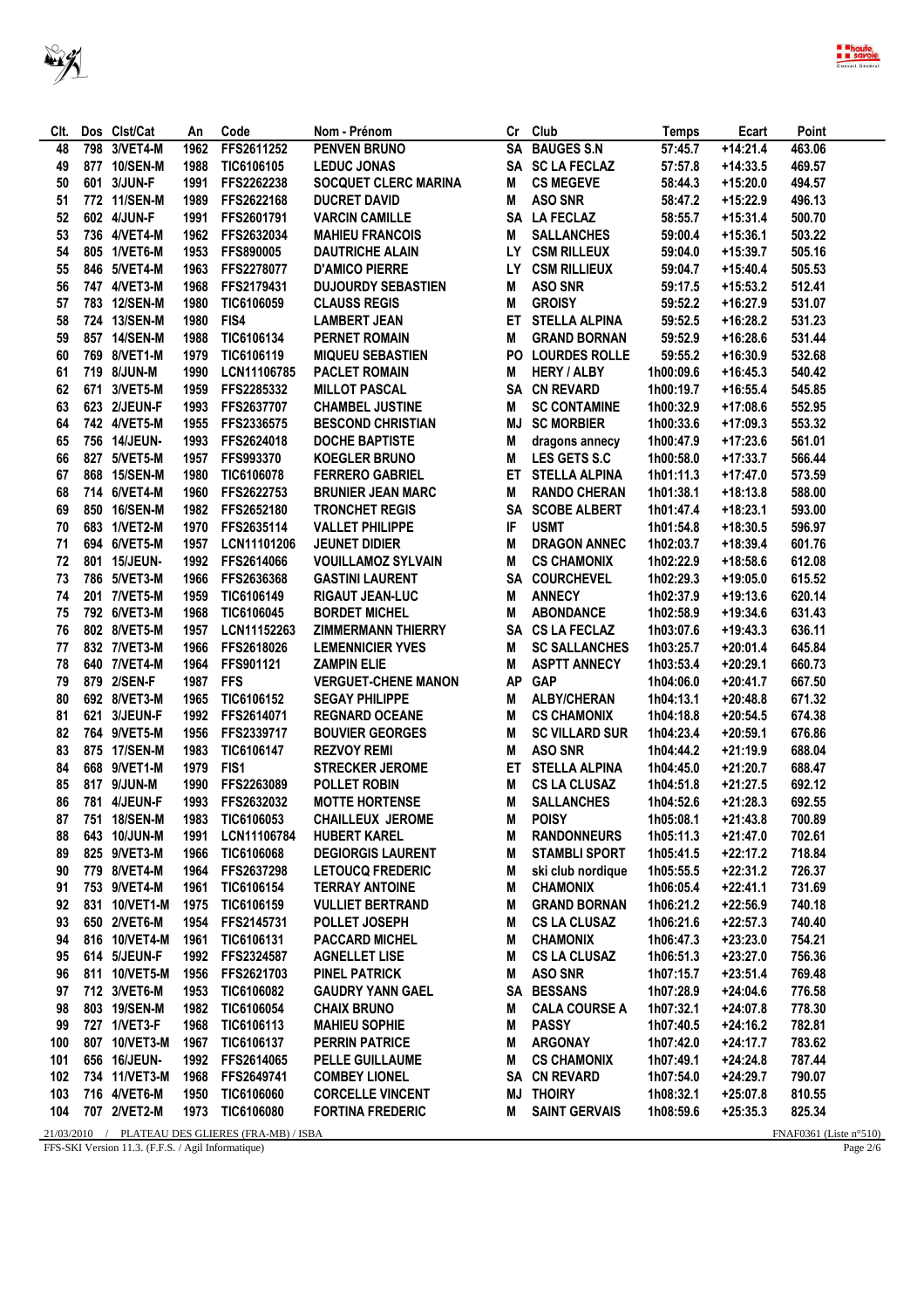

|             | Dos Clst/Cat                                       |            | Code                                  |                                     |           | Club                  |                    | Ecart      | Point                            |
|-------------|----------------------------------------------------|------------|---------------------------------------|-------------------------------------|-----------|-----------------------|--------------------|------------|----------------------------------|
| CIt.<br>105 | 738 5/VET6-M                                       | An<br>1950 | FFS733243                             | Nom - Prénom<br><b>LAFFAY ALAIN</b> | Cr<br>MJ  | <b>SC JURA GESSIE</b> | Temps<br>1h09:03.1 | $+25:38.8$ | 827.22                           |
| 106         | 775 11/JUN-M                                       | 1990       | TIC6106132                            | <b>PASQUIER THOMAS</b>              | M         | <b>NAVES PARMELA</b>  | 1h09:27.5          | $+26:03.2$ | 840.33                           |
| 107         | 784 11/VET4-M                                      | 1961       | LCN11102765                           | <b>ZAMPIN HERVE</b>                 |           | SA CS LA FECLAZ       | 1h09:50.7          | $+26:26.4$ | 852.80                           |
| 108         | 672 12/VET3-M                                      | 1969       | FFS2636361                            | <b>HENNE STEPHANE</b>               |           | SA COURCHEVEL         | 1h10:14.3          | $+26:50.0$ | 865.49                           |
| 109         | 743 12/JUN-M                                       | 1991       | LCN10436410                           | <b>GIRARDOT-VIRY PIERRE</b>         | M         | <b>RANDO CHERAN</b>   | 1h10:25.2          | $+27:00.9$ | 871.35                           |
| 110         | 787 20/SEN-M                                       | 1986       | TIC6106160                            | <b>VULLIET SYLVAIN</b>              | М         | <b>GRAND BORNAN</b>   | 1h10:42.4          | $+27:18.1$ | 880.60                           |
| 111         | 840 11/VET5-M                                      | 1957       | FFS2601378                            | <b>PARIS FREDERIC</b>               | SA        | <b>BAUGES SKI NOR</b> | 1h10:54.8          | $+27:30.5$ | 887.26                           |
| 112         | 757 1/VET1-F                                       | 1977       | LCN11140242                           | <b>NORMAND MAEVA</b>                | M         | <b>SALOMON ANNE</b>   | 1h11:16.6          | $+27:52.3$ | 898.98                           |
| 113         | 844 6/VET6-M                                       | 1952       | TIC6106100                            | <b>KALI MAURILLE</b>                |           | SA CUSY               | 1h11:23.2          | $+27:58.9$ | 902.53                           |
| 114         | 778 13/VET3-M                                      | 1967       | TIC6106098                            | <b>JOND CHRISTOPHE</b>              | Μ         | <b>SALLANCHES</b>     | 1h11:23.7          | $+27:59.4$ | 902.80                           |
| 115         | 680 2/VET3-F                                       | 1968       | FFS2645744                            | <b>TRAHAND CECILE</b>               | <b>SA</b> | <b>BAUGES S.N</b>     | 1h11:39.1          | $+28:14.8$ | 911.08                           |
| 116         | 835 17/JEUN-                                       | 1992       | LCN10436472                           | <b>DEPERDUSSIN KEVIN</b>            | M         | <b>RANDO CHERAN</b>   | 1h12:03.3          | $+28:39.0$ | 924.09                           |
| 117         | 659 3/SEN-F                                        | 1987       | LCN11151316                           | <b>FAVRE VICTOIRE SANDRINE</b>      | М         | <b>BELLEVEAUX</b>     | 1h12:49.8          | $+29:25.5$ | 949.08                           |
| 118         | 847 7/VET6-M                                       | 1952       | LCN11121366                           | <b>JANIN JOEL</b>                   |           | SA A S CREDIT AGRI    | 1h12:54.1          | $+29:29.8$ | 951.40                           |
| 119         | 732 3/VET2-M                                       | 1970       | TIC6106146                            | <b>REVILLIOD CHRISTOPHE</b>         | M         | <b>SY GERVAIS LES</b> | 1h12:56.6          | $+29:32.3$ | 952.74                           |
| 120         | 754 12/VET4-M                                      | 1962       | TIC6106093                            | <b>HUMBERT GILLES</b>               | M         | <b>LE FAYET</b>       | 1h13:10.9          | $+29:46.6$ | 960.43                           |
| 121         | 773 14/VET3-M                                      | 1965       | TIC6106138                            | <b>PERSOUD MICHEL</b>               | М         | <b>ANNECY</b>         | 1h13:29.6          | $+30:05.3$ | 970.48                           |
| 122         | 797 15/VET3-M                                      | 1968       | TIC6106139                            | <b>PERY FRANCK</b>                  | M         | <b>THYEZ</b>          | 1h13:37.0          | $+30:12.7$ | 974.46                           |
| 123         | 646 11/VET1-M                                      | 1978       | TIC6106029                            | <b>ALLARD ERWAN</b>                 | IF        | <b>MEUDON TRIATH</b>  | 1h14:17.5          | $+30:53.2$ | 996.23                           |
| 124         | 725 21/SEN-M                                       | 1983       | TIC6106141                            | <b>PIQUET YANN</b>                  | MJ        | <b>BELLEYDOUX</b>     | 1h14:21.8          | $+30:57.5$ | 998.54                           |
| 125         | 866 5/JUN-F                                        | 1990       | LCN11166023                           | <b>DOUTAU JULIA</b>                 | M         | <b>SKI CLUB BELLE</b> | 1h14:43.6          | $+31:19.3$ | 1010.26                          |
| 126         | 806 22/SEN-M                                       | 1980       | TIC6106104                            | <b>LEDIOURION CEDRIC</b>            | M         | <b>COUSSINETS</b>     | 1h15:00.9          | $+31:36.6$ | 1019.56                          |
| 127         | 852 12/VET5-M                                      | 1956       | TIC6106089                            | <b>GRUFFAZ DANIEL</b>               | М         | <b>GROISY</b>         | 1h15:26.8          | $+32:02.5$ | 1033.48                          |
| 128         | 696 13/VET4-M                                      | 1961       | FFS2614993                            | <b>PAVARD THIERRY</b>               | IF        | <b>USMT</b>           | 1h16:34.5          | $+33:10.2$ | 1069.88                          |
| 129         | 791 14/VET4-M                                      | 1960       | TIC6106114                            | <b>MAILLET DENIS</b>                | М         | <b>PASSY</b>          | 1h16:37.9          | $+33:13.6$ | 1071.70                          |
| 130         | 674 8/VET6-M                                       | 1952       | LCN11115472                           | <b>BOURRIEN GERARD</b>              | M         | <b>DRAGONS ANNE</b>   | 1h16:49.4          | $+33:25.1$ | 1077.89                          |
| 131         | 722 15/VET4-M                                      | 1961       | TIC6106115                            | <b>MANNAZ JEAN MICHEL</b>           | M         | <b>RANDONNEURS</b>    | 1h17:18.3          | $+33:54.0$ | 1093.42                          |
| 132         | 815 6/JEUN-F                                       | 1992       | LCN11138309                           | <b>BRUNIER CLOE</b>                 | M         | <b>RANDO CHERAN</b>   | 1h17:45.9          | $+34:21.6$ | 1108.26                          |
| 133         | 829 7/JEUN-F                                       | 1992       | LCN10436378                           | <b>AUDEVARD ANNELISE</b>            | M         | <b>RANDO CHERAN</b>   | 1h17:51.6          | $+34:27.3$ | 1111.32                          |
| 134         | 824 1/VET2-F                                       | 1971       | TIC6106049                            | <b>BRAUD FREDERIQUE</b>             | М         | <b>PASSY</b>          | 1h17:59.9          | $+34:35.6$ | 1115.79                          |
| 135         | 758 23/SEN-M                                       | 1980       | TIC6106099                            | <b>JOURNET DAMIEN</b>               | M         | <b>PRINGY</b>         | 1h18:35.4          | $+35:11.1$ | 1134.87                          |
| 136         | 663 1/VET5-F                                       | 1958       | LCN11148873                           | <b>CHANTELOT MARTINE</b>            | M         | <b>ANNECY</b>         | 1h18:46.3          | $+35:22.0$ | 1140.73                          |
| 137         | 710 2/VET1-F                                       | 1976       | TIC6106043                            | <b>BONADIES CARINE</b>              |           | DA US ST AGREVE       | 1h19:24.7          | $+36:00.4$ | 1161.37                          |
| 138         | 679 16/VET4-M                                      | 1961       | TIC6106032                            | <b>AUDEVARD PATRICK</b>             |           | SA ST OFFENGE DES     | 1h19:25.8          | $+36:01.5$ | 1161.96                          |
| 139         | 649 4/VET2-M                                       | 1974       | FFS2645426                            | <b>MAS ALEXANDRE</b>                | PE        | <b>SCP 66</b>         | 1h19:28.6          | $+36:04.3$ | 1163.47                          |
| 140         | 720 16/VET3-M                                      | 1965       | TIC6106091                            | <b>HERRGOTT THOMAS</b>              | Μ         | <b>LA ROCHE</b>       | 1h19:33.3          | $+36:09.0$ | 1165.99                          |
| 141         | 699 17/VET4-M                                      | 1964       | LCN11169174                           | <b>DEPREZ THIERRY</b>               | M         | <b>THORENS</b>        | 1h19:40.0          | $+36:15.7$ | 1169.60                          |
| 142         | 814 18/VET4-M                                      | 1962       | TIC6106144                            | <b>PRIMARD JEAN</b>                 | М         | <b>POISY</b>          | 1h19:48.4          | $+36:24.1$ | 1174.11                          |
| 143         | 841 9/VET6-M                                       | 1954       | LCN11131900                           | <b>MAXENTI JEAN-CHARLES</b>         | M         | <b>CN GLIERES</b>     | 1h19:57.4          | $+36:33.1$ | 1178.95                          |
| 144         | 859 3/VET3-F                                       | 1967       | LCN11129827                           | <b>DECHAMBOUX CLAIRE</b>            | Μ         | Club nordique gli     | 1h20:42.9          | $+37:18.6$ | 1203.41                          |
| 145         | 836 4/SEN-F                                        | 1981       | FFS2278858                            | <b>HOCQUET PERRINE</b>              | Μ         | <b>SCNP ROCHOIS</b>   | 1h21:08.1          | $+37:43.8$ | 1216.96                          |
| 146         | 698 19/VET4-M                                      | 1961       | TIC6106142                            | PONSAR NICOLAS                      | M         | <b>NAVES PARMELA</b>  | 1h21:35.6          | $+38:11.3$ | 1231.74                          |
| 147         | 662 24/SEN-M                                       | 1980       | FIS3                                  | <b>DESAULES MARC</b>                | ET        | <b>STELLA ALPINA</b>  | 1h21:38.5          | $+38:14.2$ | 1233.30                          |
| 148         | 820 25/SEN-M                                       | 1984       | TIC6106124                            | <b>MOURROT GAUTHIER</b>             | M         | CHAVANOD              | 1h22:24.4          | $+39:00.1$ | 1257.97                          |
| 149         | 808 26/SEN-M                                       | 1980       | LCN11103707                           | <b>FAURE DAVID</b>                  |           | SA SKI CLUB PAYS R    | 1h23:10.6          | $+39:46.3$ | 1282.81                          |
| 150         | 849 5/SEN-F                                        | 1986       | TIC6106145                            | <b>REVAUX ELODIE</b>                | MJ        | <b>SC LE POIZAT</b>   | 1h23:11.1          | $+39:46.8$ | 1283.08                          |
| 151         | 744 2/VET5-F                                       | 1957       | TIC6106046                            | <b>BOUCHARD CATHERINE</b>           | M         | <b>SERVOZ</b>         | 1h23:20.4          | $+39:56.1$ | 1288.08                          |
| 152         | 760 12/VET1-M                                      | 1976       | FFS2298516                            | <b>RAPOLD FRANCK</b>                | M         | <b>TRACE TELEMAR</b>  | 1h23:20.8          | $+39:56.5$ | 1288.29                          |
| 153         | 691 20/VET4-M                                      | 1962       | <b>TIC6106095</b>                     | <b>JACQUES PATRICK</b>              | MJ        | <b>GEX</b>            | 1h23:46.2          | $+40:21.9$ | 1301.95                          |
| 154         | 700 6/SEN-F                                        | 1983       | TIC6106122                            | <b>MOULIN MARINA</b>                | ET        | <b>MONTHEY</b>        | 1h23:47.7          | +40:23.4   | 1302.75                          |
| 155         | 851 4/VET3-F                                       | 1965       | TIC6106072                            | <b>DISPA VERONIQUE</b>              | M         | LE FAYET              | 1h23:49.7          | $+40:25.4$ | 1303.83                          |
| 156         | 871 2/VET2-F                                       | 1971       | TIC6106111                            | <b>LUTZ ANNE</b>                    | M         | <b>SEYNOD</b>         | 1h24:04.3          | +40:40.0   | 1311.68                          |
| 157         | 705 3/VET2-F                                       | 1974       | TIC6106048                            | <b>BOUVIER CATHERINE</b>            | M         | <b>THUSY</b>          | 1h24:39.7          | $+41:15.4$ | 1330.71                          |
| 158         | 703 21/VET4-M                                      | 1963       | TIC6106055                            | <b>CHAIX GERARD</b>                 |           | DA LE VERSOUD         | 1h26:11.1          | $+42:46.8$ | 1379.84                          |
| 159         | 839 17/VET3-M                                      | 1965       | TIC6106075                            | <b>DUBUC FRANCOIS</b>               | IF        | <b>MEUDON TRIATH</b>  | 1h26:26.5          | $+43:02.2$ | 1388.12                          |
| 160         | 804 10/VET6-M                                      | 1950       | LCN11101011                           | <b>CARRERA MANUEL</b>               | LY.       | <b>SC LOMPNES</b>     | 1h27:23.2          | +43:58.9   | 1418.60                          |
| 161         | 845 13/VET5-M                                      | 1956       | <b>TIC6106041</b>                     | <b>BLANDIN MICHEL</b>               | M         | ALLONZIER LA C        | 1h27:24.5          | +44:00.2   | 1419.30                          |
| 21/03/2010  |                                                    |            | / PLATEAU DES GLIERES (FRA-MB) / ISBA |                                     |           |                       |                    |            | FNAF0361 (Liste $n^{\circ}510$ ) |
|             | FFS-SKI Version 11.3. (F.F.S. / Agil Informatique) |            |                                       |                                     |           |                       |                    |            | Page $3/6$                       |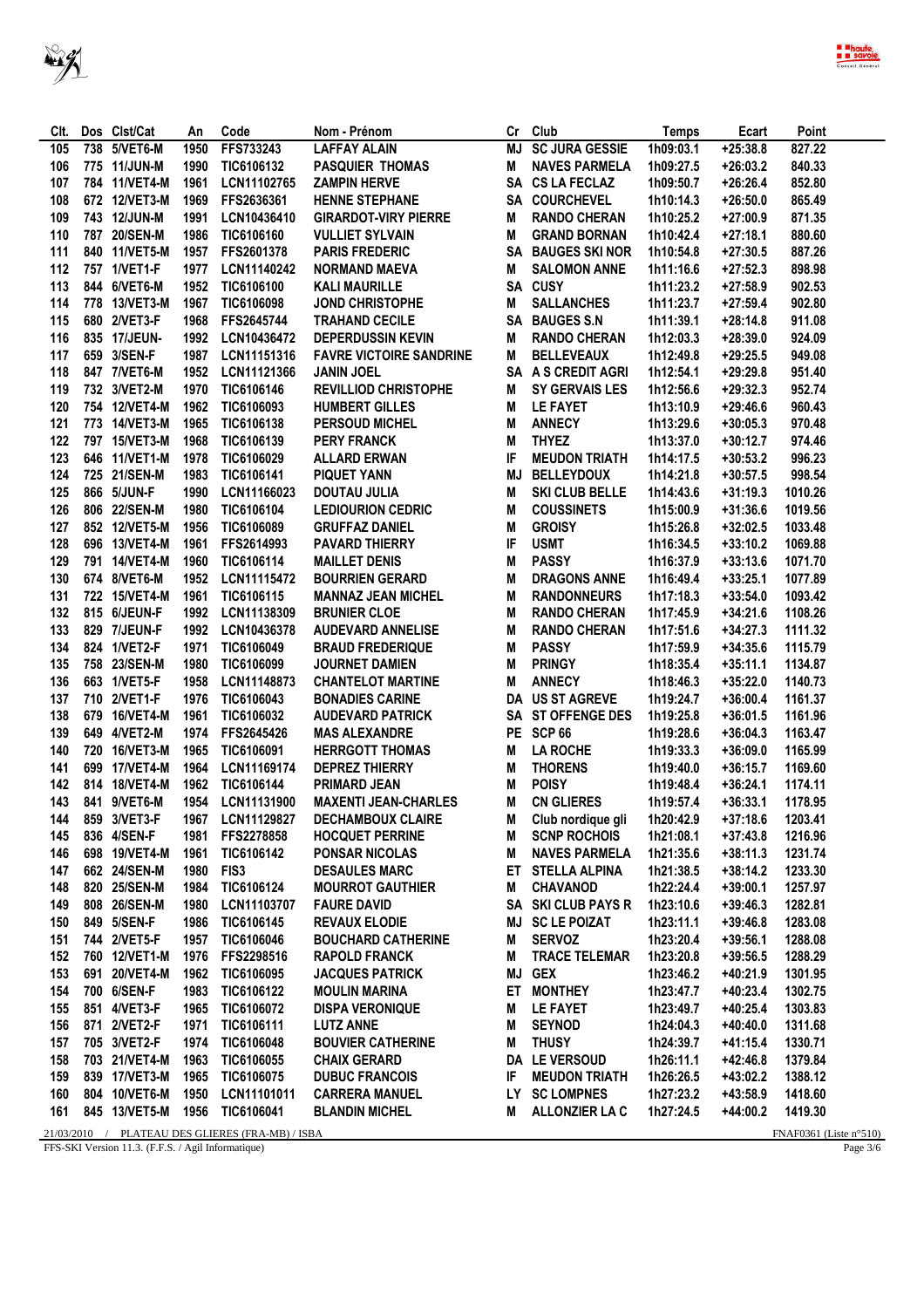

| CIt. | Dos Clst/Cat         | An   | Code                                             | Nom - Prénom                | Cr | Club                     | Temps     | Ecart       | Point                     |
|------|----------------------|------|--------------------------------------------------|-----------------------------|----|--------------------------|-----------|-------------|---------------------------|
| 162  | 666 5/VET3-F         | 1966 | TIC6106121                                       | <b>MORISOT ODILE</b>        | M  | QUINTAL                  | 1h27:29.6 | $+44:05.3$  | 1422.04                   |
| 163  | 709 4/VET2-F         | 1972 | TIC6106143                                       | <b>PRALUS ANOUK</b>         | M  | <b>NAVES PARMELA</b>     | 1h27:31.3 | $+44:07.0$  | 1422.95                   |
| 164  | 828 1/VET4-F         | 1960 | TIC6106028                                       | <b>AGNELLET ELISABETH</b>   | M  | <b>LA CLUSAZ</b>         | 1h27:34.6 | $+44:10.3$  | 1424.73                   |
| 165  | 695 13/VET1-M        | 1978 | TIC6106148                                       | <b>RICHARDSON ARNAUD</b>    |    | <b>MJ SERGY</b>          | 1h27:40.5 | $+44:16.2$  | 1427.90                   |
| 166  | 761 6/VET3-F         | 1969 | TIC6106071                                       | <b>DELOCHE LAURENCE</b>     |    | SA GRESY                 | 1h28:33.8 | $+45:09.5$  | 1456.55                   |
| 167  | 673 14/VET1-M        | 1979 | TIC6106087                                       | <b>GILODI ALEXANDRE</b>     | M  | <b>SEVRIER</b>           | 1h29:15.3 | $+45:51.0$  | 1478.86                   |
| 168  | 833 27/SEN-M         | 1981 | TIC6106156                                       | <b>VINCENT PIERRE</b>       |    | AU VICHY                 | 1h29:22.7 | $+45:58.4$  | 1482.84                   |
|      |                      |      |                                                  |                             |    |                          |           |             |                           |
| 169  | 665 1/VET8-F         | 1942 | FFS520917                                        | <b>CHAUMERY MARIE-JO</b>    |    | <b>DA USSE ST EGREVE</b> | 1h29:29.2 | $+46:04.9$  | 1486.33                   |
| 170  | 766 7/VET3-F         | 1966 | FFS2634584                                       | <b>NEYRET ANNE SOPHIE</b>   |    | AU CRETES FOREZ          | 1h29:31.5 | $+46:07.2$  | 1487.57                   |
| 171  | 740 18/VET3-M        | 1966 | TIC6106090                                       | <b>GUERIN MICHEL</b>        | M  | <b>EPAGNY</b>            | 1h29:44.4 | $+46:20.1$  | 1494.51                   |
| 172  | 723 14/VET5-M        | 1958 | TIC6106126                                       | <b>MULLER JEAN-PIERRE</b>   | М  | <b>ANNECY LE VIEU</b>    | 1h29:51.9 | $+46:27.6$  | 1498.54                   |
| 173  | 873 22/VET4-M        | 1962 | TIC6106106                                       | <b>LEJARD MICHEL</b>        | M  | <b>MEUDON TRIATH</b>     | 1h29:54.9 | $+46:30.6$  | 1500.15                   |
| 174  | 735 19/VET3-M        | 1966 | LCN11132616                                      | <b>MERCIER PASCAL</b>       | IF | NORDIQUE DES G           | 1h29:55.7 | $+46:31.4$  | 1500.58                   |
| 175  | 702 11/VET6-M        | 1950 | TIC6106064                                       | <b>CREDOZ ALAIN</b>         | M  | <b>LES CLES</b>          | 1h30:04.9 | $+46:40.6$  | 1505.53                   |
| 176  | 748 8/VET3-F         | 1966 | TIC6106125                                       | <b>MULLER CLAIRE MARINE</b> | M  | <b>ANNECY LE VIEU</b>    | 1h30:19.8 | +46:55.5    | 1513.54                   |
| 177  | 708 15/VET5-M        | 1957 | TIC6106039                                       | <b>BELLIERE PATRICE</b>     |    | DA MEYLAN                | 1h30:31.7 | $+47:07.4$  | 1519.93                   |
| 178  | 689 5/VET2-F         | 1971 | LCN11130876                                      | <b>LAVEUVE CHRISTINE</b>    |    | <b>DA ST MARTIN HERE</b> | 1h30:45.9 | $+47:21.6$  | 1527.57                   |
| 179  | 848 15/VET1-M        | 1975 | TIC6106051                                       | <b>CARBILLET BENOIT</b>     | M  | <b>TALLOIRES</b>         | 1h31:09.2 | $+47:44.9$  | 1540.09                   |
| 180  | 746 16/VET1-M        | 1978 | TIC6106033                                       | <b>AUDIGIER ROMARIC</b>     | IF | <b>MEUDON TRIATH</b>     | 1h31:10.2 | $+47:45.9$  | 1540.63                   |
| 181  | 652 16/VET5-M        | 1958 | TIC6106133                                       | <b>PERISSIER CHRISTIAN</b>  | M  | <b>ALBY/CHERAN</b>       | 1h31:26.6 | $+48:02.3$  | 1549.45                   |
| 182  | 826 6/VET2-F         | 1973 | TIC6106118                                       | <b>MERMOUD NATHALIE</b>     | M  | <b>CONTAMINES</b>        | 1h31:34.7 | $+48:10.4$  | 1553.80                   |
| 183  | 813 7/SEN-F          | 1980 | TIC6106038                                       | <b>BATT MELANIE</b>         | IF | <b>MEUDON TRIATH</b>     | 1h31:38.9 | $+48:14.6$  | 1556.06                   |
| 184  | 684 23/VET4-M        | 1960 | TIC6106092                                       | <b>HISCOCK DOMINIQUE</b>    | M  | <b>NAVES PARMELA</b>     | 1h31:43.9 | $+48:19.6$  | 1558.75                   |
| 185  | 765 24/VET4-M        | 1960 | LCN11131794                                      | <b>BERTON MARYL7NE</b>      | DA | <b>US ST EGREVE</b>      | 1h32:14.0 | $+48:49.7$  | 1574.93                   |
|      | 690 1/VET8-M         | 1944 |                                                  |                             |    | <b>PRENOVEL</b>          |           | $+49:22.6$  | 1592.61                   |
| 186  |                      |      | LCN11164080                                      | <b>MORLET ALAIN</b>         | MJ |                          | 1h32:46.9 |             |                           |
| 187  | 862 2/VET4-F         | 1963 | TIC6106079                                       | <b>FERU SYLVIE</b>          | M  | <b>VIEUGY</b>            | 1h32:56.1 | $+49:31.8$  | 1597.56                   |
| 188  | 739 12/VET6-M        | 1950 | TIC6106123                                       | <b>MOURIER JACQUES</b>      | M  | <b>ANNECY LE VX</b>      | 1h37:09.2 | $+53:44.9$  | 1733.62                   |
| 189  | 838 25/VET4-M        | 1960 | FFS2601159                                       | <b>MARIN DOMINIQUE</b>      | M  | <b>CS MEGEVE</b>         | 1h40:06.7 | +56:42.4    | 1829.04                   |
| 190  | 641 8/SEN-F          | 1984 | TIC6106076                                       | <b>DUVERNAY SYLVENE</b>     | M  | <b>ANNECY</b>            | 1h40:58.3 | $+57:34.0$  | 1856.78                   |
| 191  | 794 20/VET3-M        | 1969 | TIC6106151                                       | <b>SCHNEIDER NICO</b>       |    | ET ALLEMAGNE             | 1h41:05.7 | $+57:41.4$  | 1860.75                   |
| 192  | 682 3/VET4-F         | 1960 | TIC6106031                                       | <b>AUDEVARD CATHERINE</b>   |    | SA ST OFFENGE DES        | 1h41:13.2 | $+57:48.9$  | 1864.79                   |
| 193  | 870 4/VET4-F         | 1960 | TIC6106130                                       | <b>NIETO FABIENNE</b>       | M  | <b>LA CLUSAZ</b>         | 1h41:34.3 | $+58:10.0$  | 1876.13                   |
| 194  | 704 5/VET4-F         | 1961 | TIC6106035                                       | <b>BADER ISABELLE</b>       | М  | <b>MARIGNIER</b>         | 1h41:50.6 | $+58:26.3$  | 1884.89                   |
| 195  | 653 9/SEN-F          | 1983 | TIC6106040                                       | <b>BESCOND CORALIE</b>      | M  | <b>GAILLARD</b>          | 1h42:58.2 | $+59:33.9$  | 1921.23                   |
| 196  | 745 3/VET5-F         | 1955 | TIC6106116                                       | <b>MARTIN EVELYNE</b>       |    | <b>SA LARAVOIRE</b>      | 1h43:07.2 | $+59:42.9$  | 1926.07                   |
| 197  | 830 1/VET7-M         | 1947 | TIC6106065                                       | <b>D'HEILLY HUGUES</b>      | IF | <b>MEUDON TRIATH</b>     | 1h43:26.6 | +1h00:02.   | 1936.50                   |
| 198  | 823 7/VET2-F         | 1971 | TIC6106150                                       | <b>SACHE KATIA</b>          | M  | <b>LA MURAZ</b>          | 1h43:47.3 | +1h00:23.   | 1947.63                   |
| 199  | 780 4/VET5-F         | 1958 | TIC6106107                                       | <b>LEMARCHAND MURIEL</b>    | IF | <b>PORT MARLY</b>        | 1h43:54.7 | +1h00:30.   | 1951.60                   |
| 200  | 752 10/SEN-F         | 1981 | LCN11103706                                      | <b>FAURE AURELIE</b>        |    | <b>SA NORDIQUE PAYS</b>  | 1h50:37.3 | $+1h07:13.$ | 2168.03                   |
| 201  | 675 3/VET1-F         | 1979 | TIC6106103                                       | LE TAREAU CHRISTINE         | MJ | <b>MORBIER</b>           | 1h51:31.3 | +1h08:07.   | 2197.06                   |
| 202  | 678 4/VET1-F         | 1978 | <b>TIC6106066</b>                                | <b>DAUVERGNE MARIE</b>      | M  | <b>LAMOURA</b>           | 1h55:12.7 | +1h11:48.   | 2316.08                   |
| 203  | 654 9/VET3-F         | 1967 | TIC6106129                                       | <b>NICOD PASCALE</b>        | M  | <b>RANDONNEURS</b>       | 1h58:37.1 | +1h15:12.   | 2425.96                   |
| 204  | 793 5/VET2-M         | 1970 | TIC6106128                                       | <b>NICOD OLIVIER</b>        | M  | <b>RANDONNEURS</b>       | 1h58:37.6 | $+1h15:13.$ | 2426.23                   |
| 205  |                      |      |                                                  | <b>GIVET REGINE</b>         |    | <b>DA CORENIC</b>        |           |             |                           |
|      | 865 1/VET7-F         | 1947 | <b>TIC6106088</b>                                |                             |    |                          | 1h58:56.7 | +1h15:32.   | 2436.49                   |
| 206  | 657 1/VET10-M        |      | 1932 TIC6106037                                  | <b>BASTARD ROSSET YVON</b>  | М  | <b>VELO CLUB GRA</b>     | 2h14:54.1 | +1h31:29.   | 2951.17                   |
|      | <b>ABANDONS (42)</b> |      |                                                  |                             |    |                          |           |             |                           |
|      | 600 /SEN-F           | 1988 | FFS2229064                                       | <b>BAUD JACQUEMINE</b>      |    | DA VERCORS SKI DE        | Abd       |             |                           |
|      | 609 /JEUN-M          |      | 1992 FFS2638185                                  | <b>ALTMEYER HUGO</b>        | M  | <b>SC GD BORNAN</b>      | Abd       |             |                           |
|      | 611 /JEUN-F          |      | 1992 FFS2620232                                  | <b>BEGHEIN MARINE</b>       | м  | <b>SC CONTAMINE</b>      | Abd       |             |                           |
|      | 620 /JEUN-F          |      | 1992 FFS2323559                                  | <b>MARIN SOPHIE</b>         | M  | <b>CS MEGEVE</b>         | Abd       |             |                           |
|      | 625 /SEN-M           | 1985 | FFS2600431                                       | <b>PAYO RAPHAEL</b>         | M  | <b>DRAGONS ANNE</b>      | Abd       |             |                           |
|      | 629 / VET5-M         |      | 1959 FFS2644418                                  | <b>ABRY JEAN FRANCOIS</b>   | M  | <b>DRAGONS ANNY</b>      | Abd       |             |                           |
|      | 635 /VET1-M          | 1978 | LCN11121466                                      | <b>MILLET JULIEN</b>        |    | FZ CR FOREZ              | Abd       |             |                           |
|      | 647 /VET5-M          |      | 1957 TIC6106140                                  | <b>PIARD DANIEL</b>         | MJ | <b>MONTAGNAT</b>         | Abd       |             |                           |
|      | 658 /VET7-M          | 1946 | LCN10542203                                      | <b>GEMONET DOMINIC</b>      | 0  | <b>NANTES</b>            | Abd       |             |                           |
|      |                      |      | 1955 LCN11140924                                 | <b>DOUTAU CHRISTOPHE</b>    |    |                          | Abd       |             |                           |
|      | 661 /VET5-M          |      |                                                  |                             | м  | SKI CLUB BELLE           | Abd       |             |                           |
|      | 664 / VET4-M         |      | 1962 TIC6106052                                  | <b>CARDINAL FREDERIC</b>    | М  | <b>METZ TESSY</b>        |           |             |                           |
|      |                      |      | 21/03/2010 / PLATEAU DES GLIERES (FRA-MB) / ISBA |                             |    |                          |           |             | FNAF0361 (Liste $n°510$ ) |

FFS-SKI Version 11.3. (F.F.S. / Agil Informatique)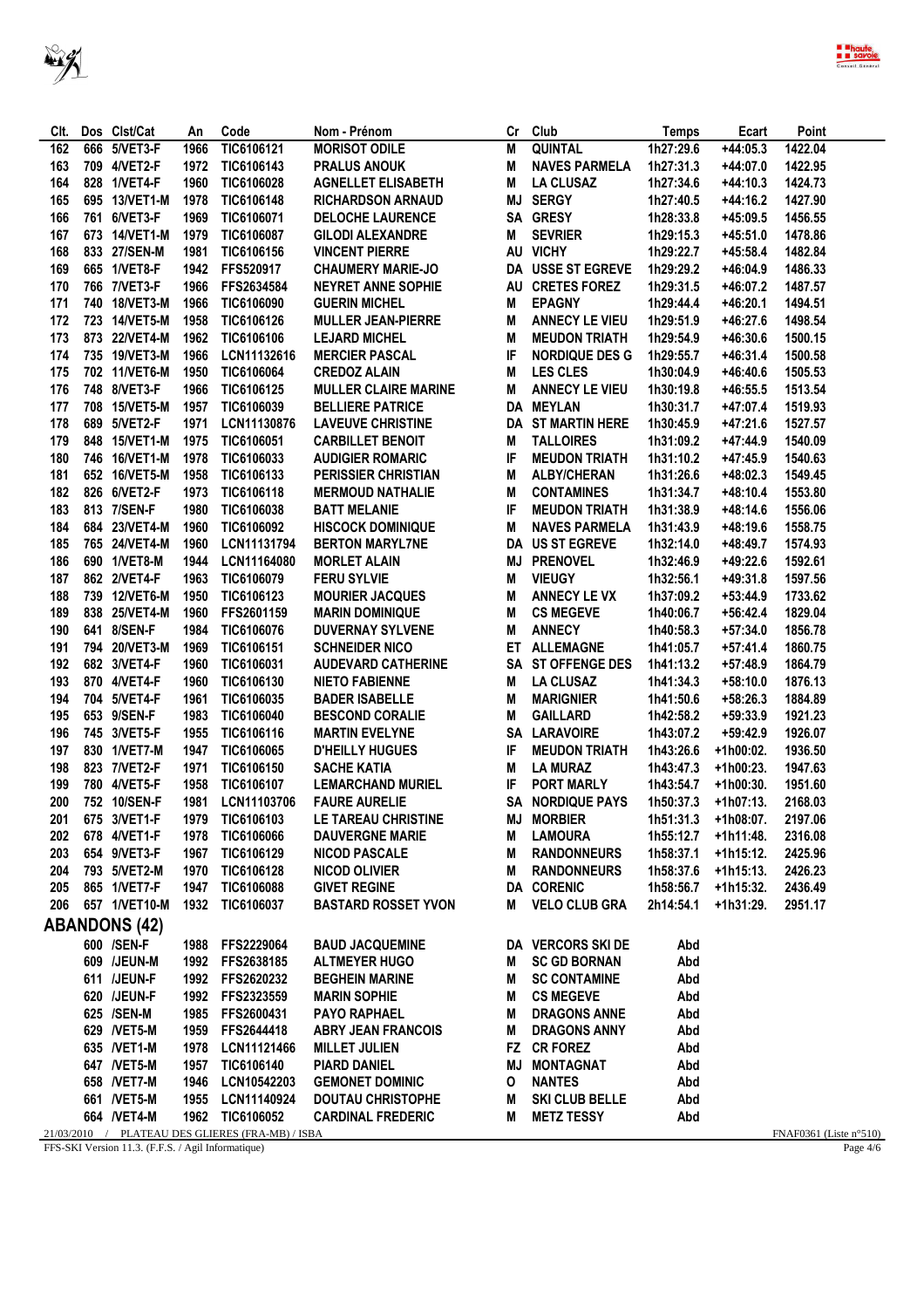| Clt.                | Dos Clst/Cat                 | An           | Code                                             | Nom - Prénom                                         |    | Cr Club                                       | Temps      | Ecart | Point                              |
|---------------------|------------------------------|--------------|--------------------------------------------------|------------------------------------------------------|----|-----------------------------------------------|------------|-------|------------------------------------|
|                     | 676 / VET6-M                 | 1951         | TIC6106062                                       | <b>COSTARELA GIUSEPPE</b>                            |    | ET SCI CAI UGET                               | Abd        |       |                                    |
|                     | 677 / <b>NET5-F</b>          | 1955         | FFS2311021                                       | <b>BRIAULT DOMINIQUE</b>                             | IF | <b>USMT</b>                                   | Abd        |       |                                    |
|                     | 685 /VET7-M                  |              | 1947 FFS1093399                                  | <b>LUCHE GERARD</b>                                  |    | IF USMT                                       | Abd        |       |                                    |
|                     | 687 / VET1-M                 |              | 1975 TIC6106073                                  | <b>DOREE LIONEL</b>                                  |    | SA COGNIN                                     | Abd        |       |                                    |
|                     | 697 / VET6-M                 |              | 1952 TIC6106108                                  | <b>LEMERCIER DANIEL</b>                              | IF | <b>EPAGNY</b>                                 | Abd        |       |                                    |
|                     | 726 NET4-F                   |              | 1963 TIC6106063                                  | <b>COURVOISIER LEY FREDERIQUE M</b>                  |    | <b>VIUZ EN SALLAZ</b>                         | Abd        |       |                                    |
|                     | 731 /VET5-M                  |              | 1955 TIC6106050                                  | <b>CAEN PHILIPPE</b>                                 |    | <b>SA DRAGONS ANNE</b>                        | Abd        |       |                                    |
|                     | 737 /VET7-M                  |              | 1947 FFS1093397                                  | <b>LE COCQ ANTONIN</b>                               | IF | <b>USMT</b>                                   | Abd        |       |                                    |
|                     | 749 / VET1-F                 |              | 1979 LCN11103699                                 | <b>BOUTHIAUX CECILE</b>                              | Μ  | <b>SC PAYS ROCHOI</b>                         | Abd        |       |                                    |
|                     | 755 /VET7-M                  |              | 1948 TIC6106047                                  | <b>BOURRIER FRANCOIS</b>                             |    | SA CAF CHAMBERY                               | Abd        |       |                                    |
|                     | 762 / VET3-M                 |              | 1967 TIC6106057                                  | <b>CHEVALIER REGIS</b>                               | M  | CN DES GLIERES                                | Abd        |       |                                    |
|                     | 763 /SEN-M                   |              | 1988 FFS2635177                                  | <b>BOMBRUN AURELIEN</b>                              | M  | <b>AGY</b>                                    | Abd        |       |                                    |
|                     | 768 / VET3-M                 |              | 1965 FFS2639340                                  | <b>FOURNIER PIERRE</b>                               | M  | <b>SALLANCHES</b>                             | Abd        |       |                                    |
|                     | 770 NET6-F                   |              | 1951 LCN11123443                                 | <b>TUCKER SHEILA</b>                                 |    | ET IKLEY                                      | Abd        |       |                                    |
|                     | 771 /VET2-M                  |              | 1971 TIC6106109                                  | <b>LEVANT SYLVAIN</b>                                |    | SA CHANAZ                                     | Abd        |       |                                    |
|                     | 774 / VET1-M                 |              | 1977 LCN11171849                                 | <b>CURT NICOLAS</b>                                  | Μ  | <b>CS SEMNOZ</b>                              | Abd        |       |                                    |
|                     | 782 / VET5-M                 |              | 1955 TIC6106070                                  | <b>DELIGNIERES THIERRY</b>                           | Μ  | <b>ANNECY LE VIEU</b>                         | Abd        |       |                                    |
|                     | 788 / VET6-M                 |              | 1952 TIC6106136                                  | PERRILLAT JEAN-PAUL                                  | M  | <b>GRAND BORNAN</b>                           | Abd        |       |                                    |
|                     | 790 /VET5-M<br>796 / VET4-M  |              | 1957 FFS2213976<br>1960 TIC6106120               | <b>LECLECH PHILIPPE</b>                              | IF | <b>USMT</b><br><b>SEYNOD</b>                  | Abd        |       |                                    |
|                     |                              |              |                                                  | <b>MONNET HENRI</b>                                  | M  |                                               | Abd        |       |                                    |
|                     | 799 /VET6-M                  |              | 1953 TIC6106112                                  | <b>MAGOGA LUC</b>                                    |    | AU UC CREUZIER                                | Abd        |       |                                    |
|                     | 800 /VET4-M                  |              | 1963 LCN11101224                                 | <b>TAILLANDIER ERIC</b>                              | M  | <b>DRAGONS</b>                                | Abd        |       |                                    |
|                     | 809 / VET4-F                 |              | 1961 TIC6106058                                  | <b>CHOUQUET ANNETTE</b>                              | M  | <b>SALLANCHES</b>                             | Abd        |       |                                    |
|                     | 834 / VET4-M                 |              | 1964 FFS2639551                                  | <b>REY PHILIPPE</b><br><b>FAROY VINCENT</b>          |    | SA BAUGES S.N<br><b>ANNECY LE VIEU</b>        | Abd<br>Abd |       |                                    |
|                     | 837 /SEN-M                   |              | 1986 TIC6106077                                  |                                                      | M  |                                               |            |       |                                    |
|                     | 842 / VET7-M                 | 1946         | <b>TIC6106056</b>                                | <b>CHAVY JACQUES</b>                                 | В  | <b>SANCE</b>                                  | Abd        |       |                                    |
|                     | 843 /JEUN-F                  | 1959         | 1993 TIC6106127                                  | <b>MUNIER REMI</b>                                   | M  | <b>HABERE POCHE</b>                           | Abd<br>Abd |       |                                    |
|                     | 853 / VET5-F                 |              | TIC6106117<br>1992 FFS2643481                    | <b>MAURIN MARTINE</b><br><b>FOURNIER CHRISTOPHER</b> |    | SA GRENOBLE<br><b>SALLANCHES</b>              | Abd        |       |                                    |
|                     | 855 /JEUN-M<br>867 / VET5-F  |              | 1958 TIC6106083                                  | <b>GAY LAURENCE</b>                                  | M  | M ANNECY LE VIEU                              | Abd        |       |                                    |
|                     | 869 / VET6-M                 |              | 1950 FFS2218777                                  | <b>ROZE CHRISTIAN</b>                                |    | <b>SA BAUGES SN</b>                           | Abd        |       |                                    |
|                     |                              |              |                                                  |                                                      |    |                                               |            |       |                                    |
| <b>ABSENTS (28)</b> |                              |              |                                                  |                                                      |    |                                               |            |       |                                    |
|                     | 622 /JEUN-M                  |              | 1993 FFS2353118                                  | <b>DUSSUYER GAUTIER</b>                              |    | LY USCB CORMARA                               | Abs        |       |                                    |
|                     | 642 / NET2-F                 |              | 1974 TIC6106158                                  | <b>VUILLERMOZ PATRICIA</b>                           |    | <b>MJ HAUT JURA SKI</b>                       | Abs        |       |                                    |
|                     | 648 /JUN-M                   |              | 1991 TIC6106097                                  | <b>JEPSEN THEO</b>                                   |    | ET SC ST NICOLAS                              | Abs        |       |                                    |
|                     | 655 /VET5-M                  |              | 1956 TIC6106069                                  | <b>DELETRAZ DENIS</b>                                | M  | <b>CHARVONNEX</b>                             | Abs        |       |                                    |
|                     | 667 / VET2-M                 |              | 1970 TIC6106102                                  | <b>LATHUILLE DOMINIQUE</b>                           | M  | <b>ST JEAN DE SIXT</b>                        | Abs        |       |                                    |
|                     | 669 /VET5-F                  | 1958         | TIC6106155                                       | <b>VILLANI JOSIANE</b>                               |    | SA ST ALBAN LEYSS                             | Abs        |       |                                    |
|                     | 681 /VET2-M                  | 1973         | FFS2212781                                       | <b>JOSSERAND ALEXIS</b>                              |    | SA bauges ski nordiq                          | Abs        |       |                                    |
|                     | 686 / VET3-M                 | 1969         | TIC6106061                                       | <b>COSSETTO CHRISTIAN</b>                            | Μ  | <b>RUMILLY</b>                                | Abs        |       |                                    |
|                     | 706 /VET4-M                  | 1960         | TIC6106030                                       | <b>ANGELLAZ NICOUD MICHEL</b>                        | Μ  | <b>EPAGNY</b>                                 | Abs        |       |                                    |
|                     | 711 / VET4-M                 | 1961         | TIC6106034                                       | <b>AUDRAN DIDIER</b>                                 | M  | LULLY                                         | Abs        |       |                                    |
|                     | 713 / VET5-M                 | 1957         | TIC6106153                                       | <b>TARPIN TRIVIER</b>                                | М  | <b>CAF ANNECY</b>                             | Abs        |       |                                    |
|                     | 718 / VET4-M                 | 1961         | TIC6106036                                       | <b>BAETENS ERIC</b>                                  | M  | <b>AMPHION</b>                                | Abs        |       |                                    |
|                     | 721 / VET1-M                 | 1976         | <b>TIC6106074</b>                                | <b>DREAN JEAN-MARC</b>                               | M  | <b>THORENS GLIER</b><br><b>SKI CLUB SAINT</b> | Abs        |       |                                    |
|                     | 728 / VET2-M                 |              | 1973 FFS2281064                                  | <b>PIQUOT SYLVAIN</b>                                | M  | <b>ET GLAND SUISSE</b>                        | Abs        |       |                                    |
|                     | 730 / VET1-F<br>759 /VET5-M  |              | 1975 TIC6106096<br>1955 TIC6106042               | <b>JANURA ANNE</b>                                   |    | SA COGNIN                                     | Abs<br>Abs |       |                                    |
|                     |                              |              |                                                  | <b>BOCH JACQUES</b>                                  |    |                                               |            |       |                                    |
|                     | 767 /VET1-M                  | 1979<br>1990 | TIC6106157                                       | <b>VON ALLMEN ALEXANDER</b>                          |    | ET COSSONAY<br><b>MJ ES SAUGETTE</b>          | Abs<br>Abs |       |                                    |
|                     | 777 /JUN-F                   |              | FFS2322731                                       | <b>JEANNIN AURELIE</b>                               |    |                                               | Abs        |       |                                    |
|                     | 789 / VET7-F<br>810 / VET1-M | 1947<br>1977 | TIC6106101<br><b>TIC6106081</b>                  | <b>LAMBELET JEAN JACQUES</b><br><b>GARDIN DAVID</b>  | M  | LY LYON<br><b>CRAN GEVRIER</b>                | Abs        |       |                                    |
|                     | 818 / VET6-M                 | 1954         | TIC6106085                                       | <b>GHIBAUDO DOMINIQUE</b>                            | M  | <b>THONES</b>                                 | Abs        |       |                                    |
|                     |                              | 1939         |                                                  |                                                      | M  | <b>MULHOUSE</b>                               |            |       |                                    |
|                     | 819 / VET9-M<br>821 / VET1-M |              | LCN1490391<br>1977 FFS2613575                    | <b>BOEGLIN ROLAND</b><br><b>DELAYE MIKAEL</b>        |    | <b>SA CSN REVARD</b>                          | Abs<br>Abs |       |                                    |
|                     | 858 /VET1-M                  | 1977         | TIC6106044                                       | <b>BONNET YANNICK</b>                                | M  | <b>ANNECY</b>                                 | Abs        |       |                                    |
|                     | 861 /VET1-M                  |              | 1976 TIC6106086                                  | <b>GHIBAUDO WILLIAM</b>                              | M  | <b>THONES</b>                                 | Abs        |       |                                    |
|                     |                              |              | 21/03/2010 / PLATEAU DES GLIERES (FRA-MB) / ISBA |                                                      |    |                                               |            |       | $FN$ A $F$ $0361$ (Liste $n°$ 510) |

FFS-SKI Version 11.3. (F.F.S. / Agil Informatique)

Page  $5/6$